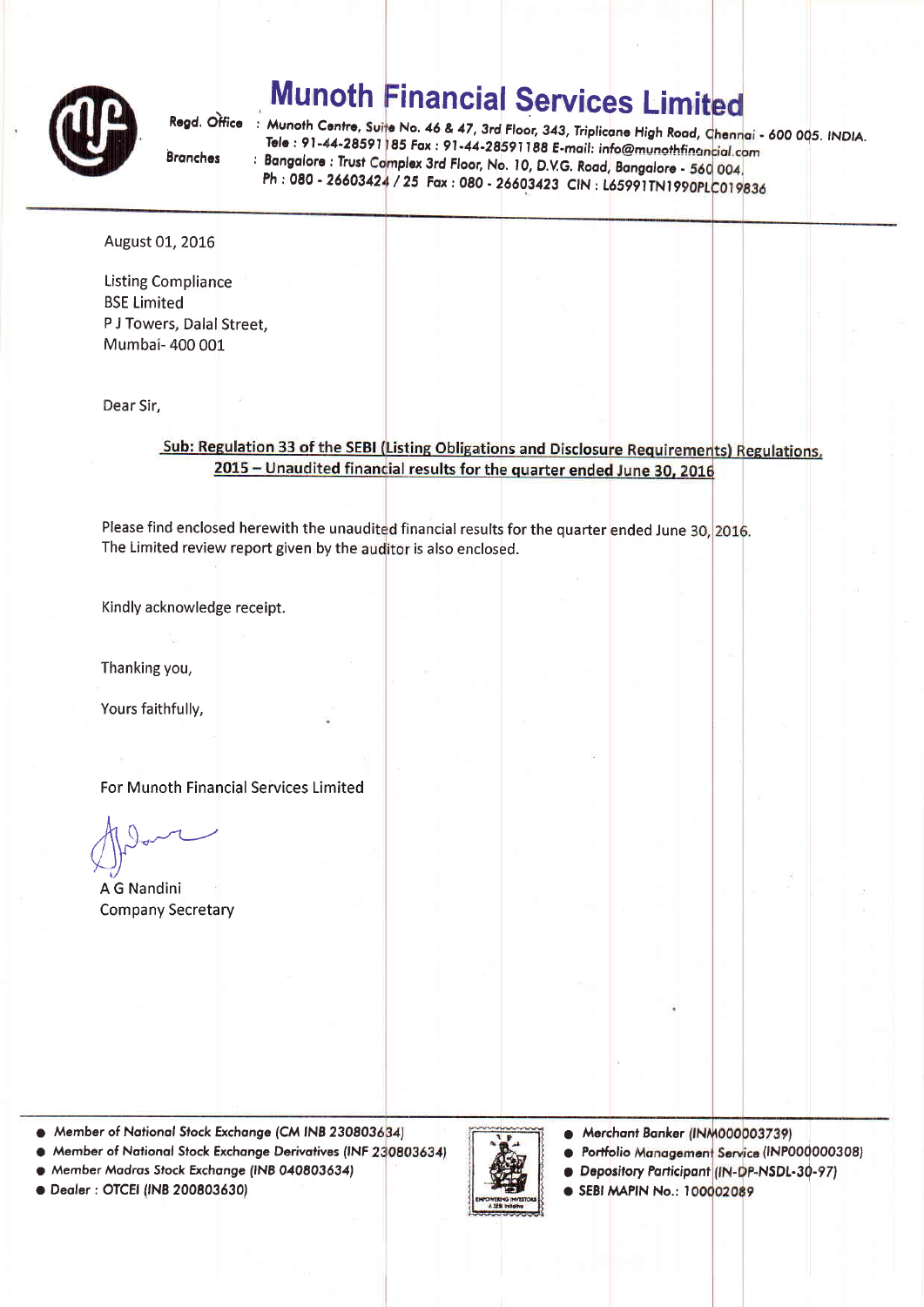| UNAUDITED FINANCIAL RESULTS FOR THE FIRST QUARTER ENDED JUNE 30, 2016 |
|-----------------------------------------------------------------------|
|-----------------------------------------------------------------------|

(Rs. in Lacs)

| Sr. No.        | Particulars                                                                                                                                  | 3 months ended<br>30.06.2016 | Previous<br>3months ended<br>31.03.2016 | Corresponding<br>3months ended in<br>the previous year<br>30.06.2015 | Previous accounting<br>vear ended 31.03.2016 |
|----------------|----------------------------------------------------------------------------------------------------------------------------------------------|------------------------------|-----------------------------------------|----------------------------------------------------------------------|----------------------------------------------|
| $\overline{1}$ |                                                                                                                                              | Unaudited                    | Unaudited                               | Unaudited                                                            | Audited                                      |
|                | Net Income from sales/services                                                                                                               | 34.42                        | 12.74                                   | 35                                                                   | 88.33                                        |
| $\overline{2}$ | Cost of sales/services                                                                                                                       |                              |                                         |                                                                      |                                              |
|                | (a) Increase/decrease in stock in trade and work in progress                                                                                 |                              |                                         |                                                                      |                                              |
|                | (b) Consumption of raw materials                                                                                                             |                              |                                         |                                                                      |                                              |
|                | (c) Purchase of traded goods                                                                                                                 |                              |                                         |                                                                      |                                              |
|                | (d) Other expenditure                                                                                                                        |                              |                                         |                                                                      |                                              |
| 3              | Gross Profit (1-2)                                                                                                                           | 34.42                        | 12.74                                   | 35.00                                                                | 88.33                                        |
| $\overline{4}$ | General Administrative Expenses                                                                                                              | 21.25                        | 22.91                                   | 26.61                                                                | 100.99                                       |
| 5              | Selling and Distribution Expenses                                                                                                            |                              |                                         |                                                                      |                                              |
| 6              | Depreciation                                                                                                                                 | 1.59                         | 3.14                                    | 2.67                                                                 | 11.83                                        |
| $\overline{7}$ | Operating Profit before interest (3) - (4+5+6)                                                                                               | 11.58                        | (13.31)                                 | 5.72                                                                 | (24.49)                                      |
| 8              | Interest                                                                                                                                     | 0.906                        | 2.72                                    | 1.18                                                                 | 4.87                                         |
| 9              | <b>Exceptional Items</b>                                                                                                                     |                              |                                         |                                                                      |                                              |
| 10             | Operating Profit after interest and Exceptional Items (7-8-9)                                                                                | 10.67                        | (16.03)                                 | 4.54                                                                 | (29.36)                                      |
| 11             | Other Income                                                                                                                                 | 0.90                         | 2.67                                    | 2.00                                                                 | 9.53                                         |
| 12             | Profit (+)/Loss (-) from Ordinary Activities before tax (10-11)                                                                              | 11.57                        | (13.36)                                 | 6.54                                                                 | (19.83)                                      |
| 13             | <b>Tax Expense</b>                                                                                                                           | 0.04                         | 0.84                                    | 0.06                                                                 | 0.95                                         |
| 14             | Net Profit (+)/Loss (-) from Ordinary Activities after tax (12-13)                                                                           | 11.53                        | (12.52)                                 | 6.60                                                                 | (18.88)                                      |
| 15             | Extraordinary items (net of tax expense)                                                                                                     | 0.00                         | 0.00                                    | 0.00                                                                 | 0.00                                         |
| 16             | Net Profit (+)/Loss(-) for the period(14-15)                                                                                                 | 11.53                        | (12.52)                                 | 6.60                                                                 | (18.88)                                      |
| 17             | Paid-up equity share capital                                                                                                                 | 513.53                       | 513.53                                  | 513.53                                                               | 513.53                                       |
|                | (Face Value of the share shall be indicated)                                                                                                 | RS 10/- each                 | RS 10/- each                            | RS 10/-each                                                          | RS 10/-each                                  |
| 18             | Reserves excluding Revaluation Reserves (as per balance sheet) of<br>previous accounting year                                                |                              |                                         |                                                                      |                                              |
| 19             | Earnings Per Share (EPS)                                                                                                                     | 0.22                         | (0.24)                                  | 0.13                                                                 | (0.37)                                       |
|                | a) Basic and diluted EPS before Extraordinary items for the period,<br>for the year to date and for the previous year (not to be annualized) |                              |                                         |                                                                      |                                              |
|                | b) Basic and diluted EPS after Extraordinary items for the period,<br>for the year to date and for the previous year (not to be annualized)  |                              |                                         |                                                                      |                                              |

NOTES:

1. The above Un-audited results have been reviewed and recommended by the Audit Committee and approved by the Board of Directors in their meeting held on August 01, 2016.  $3<sub>1</sub>$ 

2. Segment wise reporting is not applicable as the company operates in a single segment viz; Capital Market.<br>During the period April 2016 - June 2016 the Company has not received any complaint from shareholders/investors.

Place:Chennai Date:01.08.2016



For Munota Financial Services Limited

Jaswant Munoth Managing Director DIN NO: 00769545